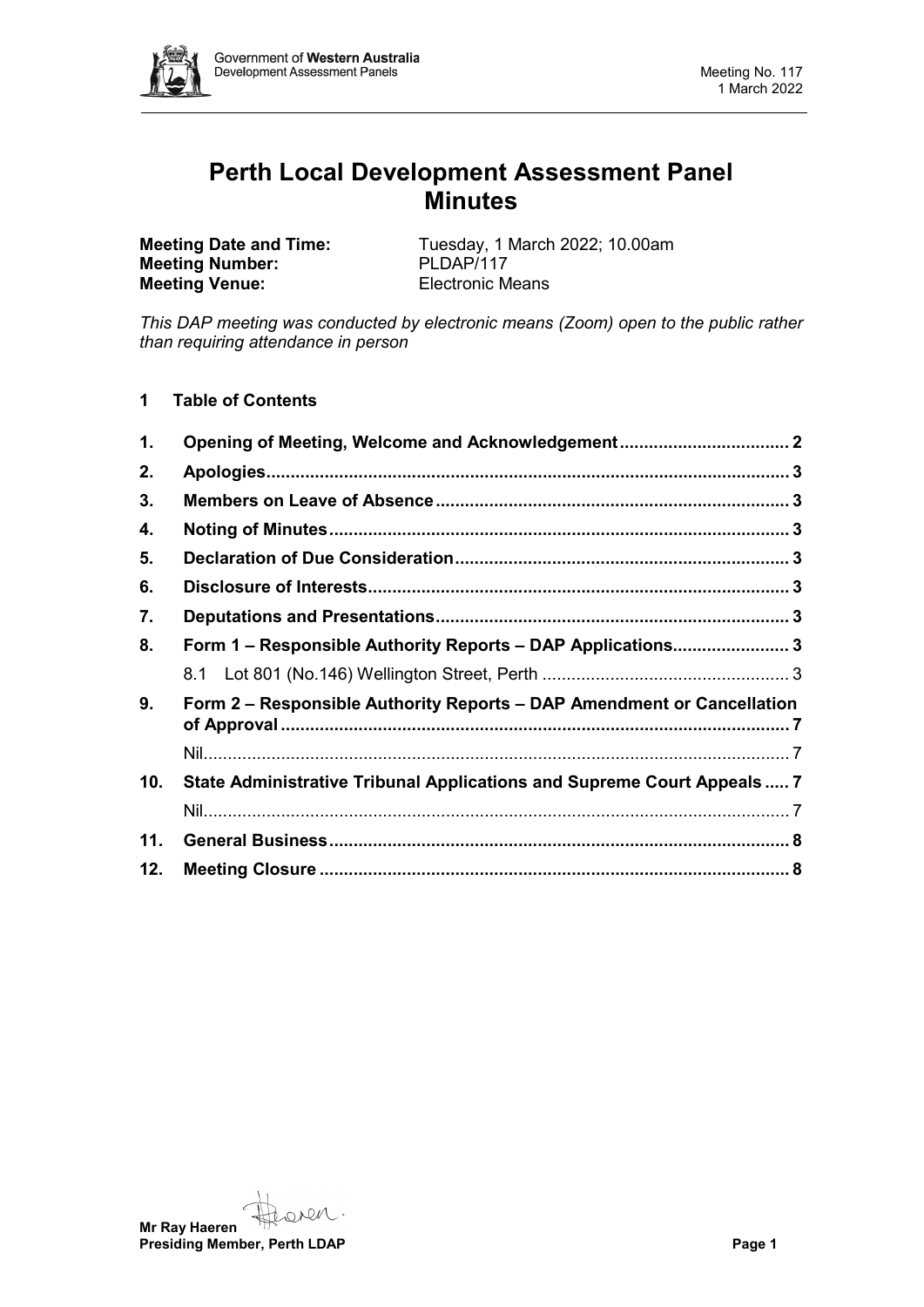

# **Attendance**

# **DAP Members**

Mr Ray Haeren (Presiding Member) Mr Jarrod Ross (Deputy Presiding Member) Ms Diana Goldswain (Third Specialist Member) Cr Catherine Lezer (Local Government Member, City of Perth) Cr Viktor Ko (Local Government Member, City of Perth)

## **Officers in attendance**

Ms Neesha Gomes (Western Australian Planning Commission) Ms Carolyn Vyner (Western Australian Planning Commission) Mr Robert Colalillo (City of Perth) Mr Craig Smith (City of Perth)

## **Minute Secretary**

Ms Ashlee Kelly (DAP Secretariat) Ms Zoe Hendry (DAP Secretariat)

## **Applicants and Submitters**

Mr Ryan Darby (Hatch Pty Ltd) Mr Jonathan Lake (Gresley Abas Architects) Ms Monica Sharma (Department of Communities) Mr Adam Alwash (Department of Communities)

## **Members of the Public / Media**

<span id="page-1-0"></span>Ms Victoria Rifici from PerthNow was in attendance.

## **1. Opening of Meeting, Welcome and Acknowledgement**

The Presiding Member declared the meeting open at 10.00am on 24 February 2022 and acknowledged the traditional owners and paid respect to Elders past and present of the land on which the meeting was being held.

The Presiding Member announced the meeting would be run in accordance with the DAP Standing Orders 2020 under the *Planning and Development (Development Assessment Panels) Regulations 2011.*

# **1.1 Announcements by Presiding Member**

The Presiding Member advised that in accordance with Section 5.16 of the DAP Standing Orders 2020 which states *'A person must not use any electronic, visual or audio recording device or instrument to record the proceedings of the DAP meeting unless the Presiding Member has given permission to do so.',* the meeting would not be recorded.

oven **Mr Ray Haeren Presiding Member, Perth LDAP Page 2 Page 2**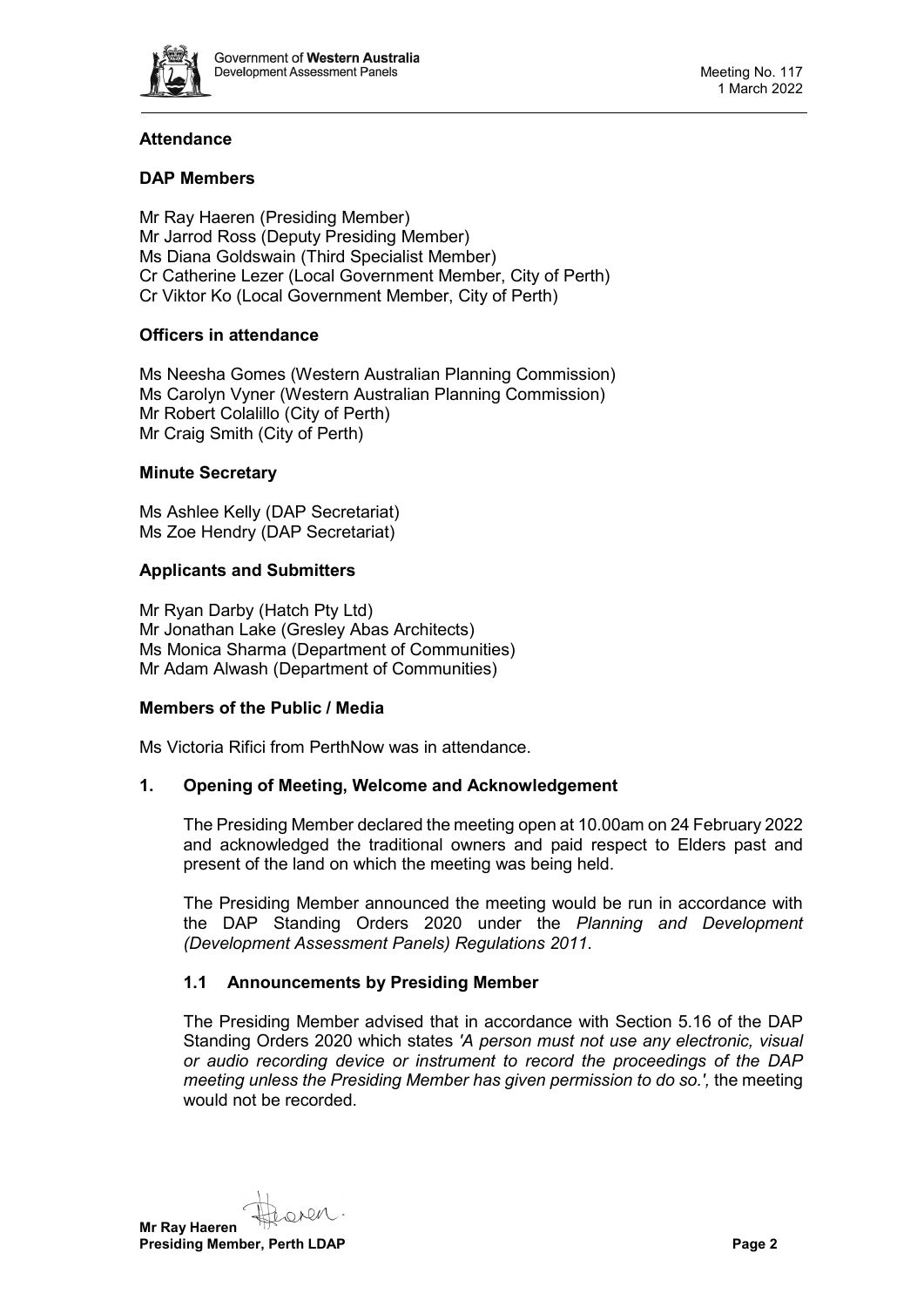

In response to the COVID-19 situation, this meeting was convened via electronic means (Zoom). Members were reminded to announce their name and title prior to speaking.

# <span id="page-2-0"></span>**2. Apologies**

Nil

# <span id="page-2-1"></span>**3. Members on Leave of Absence**

Nil

# <span id="page-2-2"></span>**4. Noting of Minutes**

DAP members noted that signed minutes of previous meetings are available on the [DAP website.](https://www.dplh.wa.gov.au/about/development-assessment-panels/daps-agendas-and-minutes)

## <span id="page-2-3"></span>**5. Declaration of Due Consideration**

All members declared that they had duly considered the documents.

## <span id="page-2-4"></span>**6. Disclosure of Interests**

<span id="page-2-5"></span>Nil

## **7. Deputations and Presentations**

- **7.1** Mr Jonathan Lake (Gresley Abas Architects) addressed the DAP in support of the recommendation for the application at Item 8.1 and responded to questions from the panel.
- **7.2** Ms Monica Sharma (Department of Communities) responded to questions from the panel in relation to the application at Item 8.1.
- **7.3** The Western Australian Planning Commission Officers responded to questions from the panel in relation to the application at Item 8.1.
- **7.4** The City of Perth officers responded to questions from the panel in relation to the application at Item 8.1.

## <span id="page-2-6"></span>**8. Form 1 – Responsible Authority Reports – DAP Applications**

## <span id="page-2-7"></span>**8.1 Lot 801 (No.146) Wellington Street, Perth**

| Development Description: | Common Ground Facility (112 Apartments, facility |
|--------------------------|--------------------------------------------------|
|                          | operator office, commercial tenancies)           |
| Applicant:               | Hatch RobertsDay                                 |
| Owner:                   | <b>Housing Authority</b>                         |
| Responsible Authority:   | Western Australian Planning Commission           |
| DAP File No:             | DAP/21/02124                                     |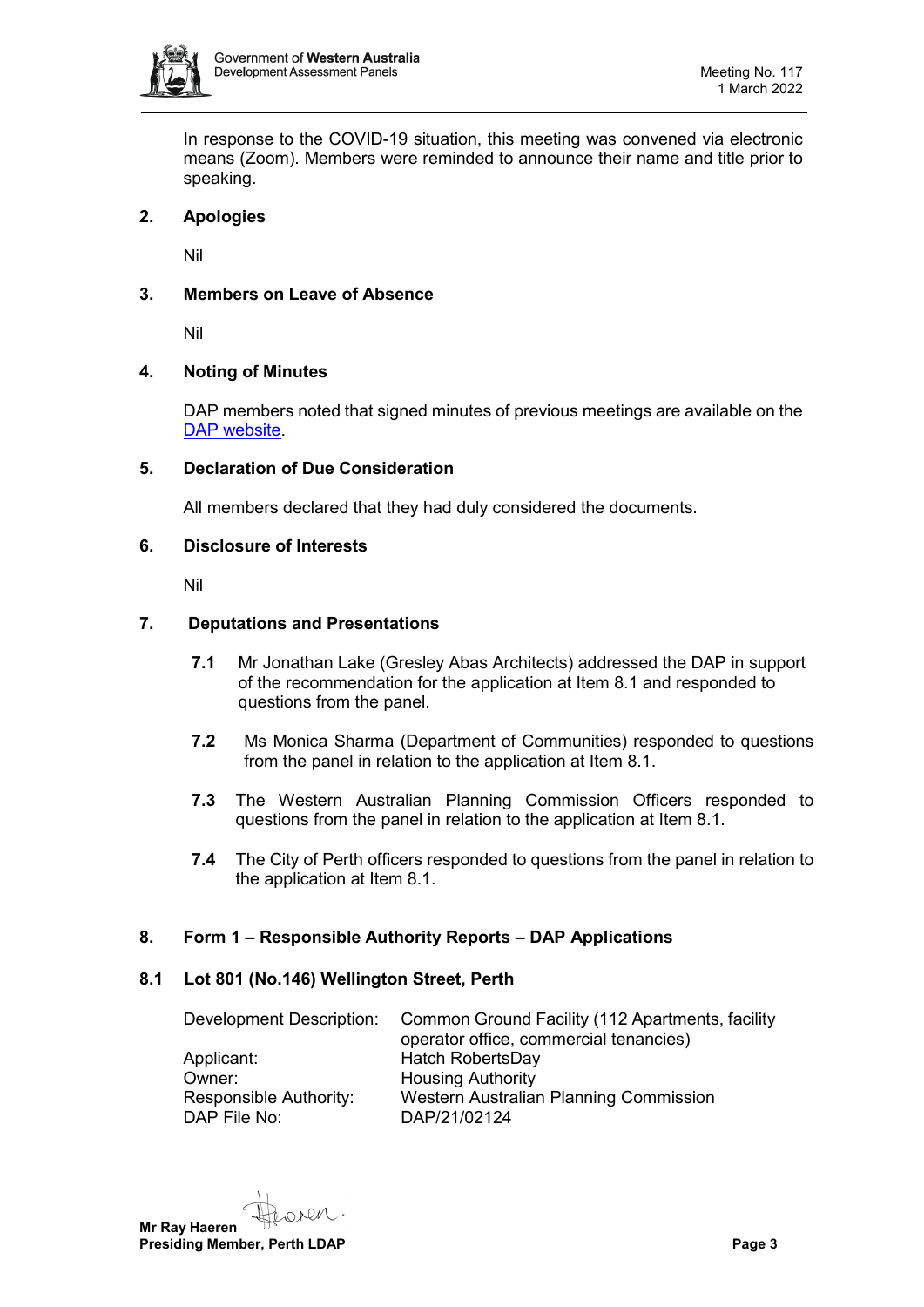

# **REPORT RECOMMENDATION**

**Moved by: Cr Viktor Ko <b>Seconded by:** Mr Jarrod Ross

With the agreement of the mover and seconder the following amendments were made to the report recommendation as follows:

That Condition No 1 be amended to read as follows:

*This decision constitutes planning approval only and is valid for a period of four years from the date of approval, which is inclusive of the automatic two year extension of time provided for under the COVID-19 Response and Economic Recovery Omnibus Act 2020. If the subject development is not substantially commenced within the specified period, the approval shall lapse and be of no further effect.*

**REASON:** An automatic two-year extension applies to approved developments due to the State of Emergency clause 78H.

That the City of Perth Local Development Assessment Panel resolves to

**Approve** DAP Application reference DAP/21/02124 and accompanying plans datestamped 14 January 2022 (A200, A201, A202, A203, A204, A205, A206, SD301, SD302, SD304, SD700, SD701, SD702, SD703) in accordance with the Metropolitan Region Scheme, subject to the following conditions:

#### **Conditions**

#### General

1. This decision constitutes planning approval only and is valid for a period of four years from the date of approval. If the subject development is not substantially commenced within the specified period, the approval shall lapse and be of no further effect.

#### Design

- 2. Prior to the commencement of development, the final details of the design and a sample board of the materials, colours and finishes consistent with the elevations and perspectives date stamped 14 January 2022 being prepared to the specification City of Perth and to the satisfaction of the Western Australian Planning Commission. Development is to be undertaken thereafter in accordance with the approved plans dated 14 January 2022.
- 3. The design of the awnings being integrated into the building design with stormwater being contained on site to the specification City of Perth and to the satisfaction of the Western Australian Planning Commission.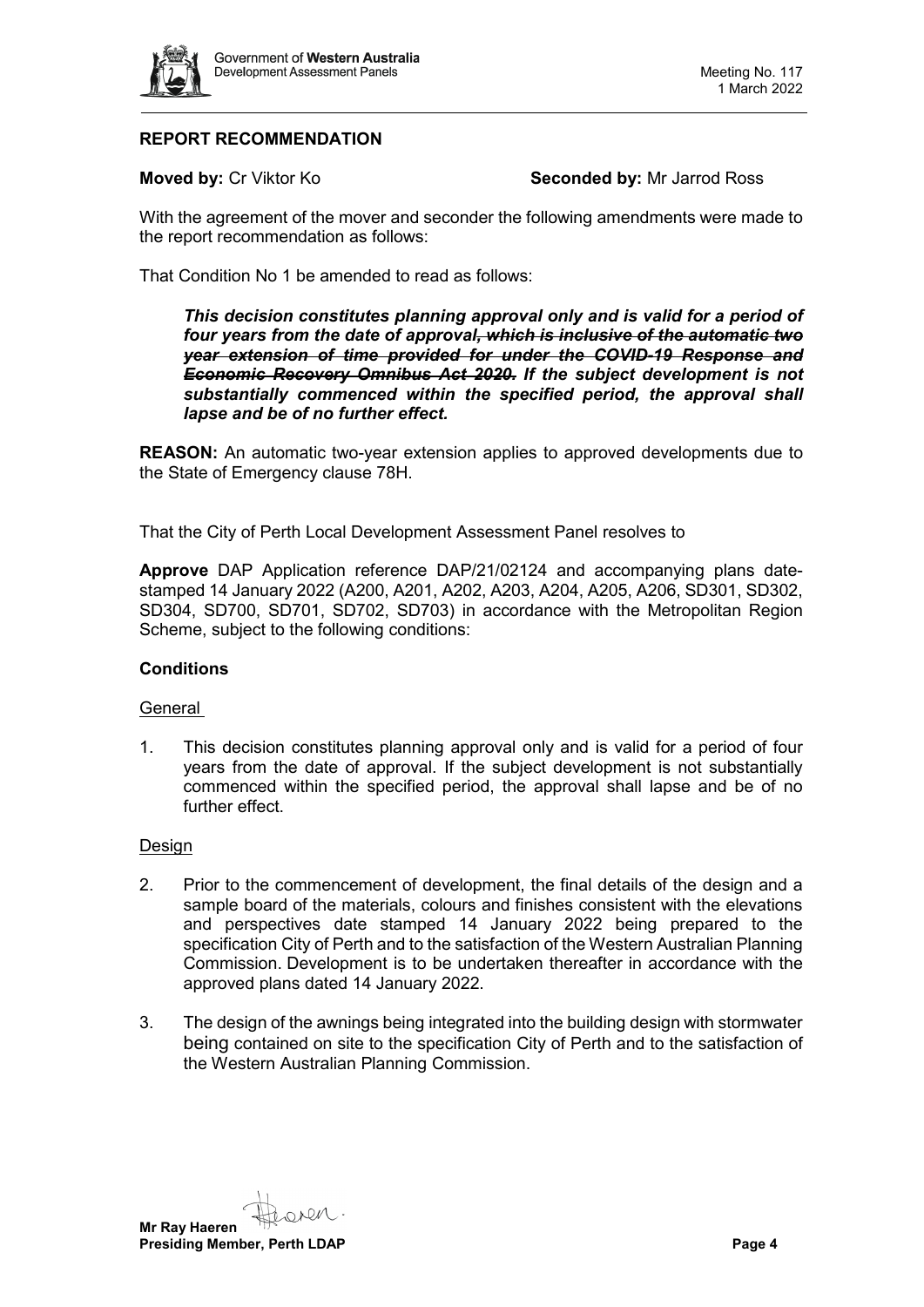

- 4. Prior to the commencement of development, the design details for the development being modified to incorporate a sewer point and water tap in the waste bin rooms to the specification of the City of Perth and to the satisfaction of the Western Australian Planning Commission.
- 5. Any signage for the development being designed as an integral component of the development is to be to the specification of the City of Perth and satisfaction of the Western Australian Planning Commission.

#### Construction

6. Prior to the commencement of development, a Construction Management Plan shall be submitted and approved to the specification of the City of Perth and the satisfaction of the Western Australian Planning Commission. Once approved, the Construction Management Plan is to be implemented in its entirety.

#### Traffic, Access and Parking

- 7. Prior to the commencement of development, the vehicle entrance on Hill Street being widened to provide for two lanes complying with the Australian Standard AS2890.1, but no less than 5.5 metres wide, ensuring that vehicles can enter and exit the building simultaneously to the specification City of Perth and to the satisfaction of the Western Australian Planning Commission.
- 8. Prior to the commence of development, the dimensions of the vehicle entry, ramp and internal drive-way being designed to accommodate the City's Waste Vehicles including being able to enter and exit the parking /service area in a forward motion to the specification City of Perth and to the satisfaction of the Western Australian Planning Commission.
- 9. Prior to the commencement of development, the proposed floor levels of the pedestrian and vehicle entrances to the building being designed to match the current levels of the immediately adjacent footpaths on Wellington and Hill Streets, to the specification City of Perth and to the satisfaction of the Western Australian Planning Commission.
- 10. A maximum of 20 commercial tenant car parking bays being provided on-site, in accordance with the current provisions of the Perth Parking Policy, to the specification of the City of Perth and to the satisfaction of the Western Australian Planning Commission. These car parking bays are to be for the exclusive use of the tenants or occupants of the commercial tenancies within the development.
- 11. All parking facilities relating to the development application including parking spaces, parking aisles, access and egress, and circulation areas are to comply with AS 2890.1 to the specification of the City of Perth and to the satisfaction of the Western Australian Planning Commission.
- 12.. Prior to occupation, redundant crossovers being removed, the verge and footpaths being reinstated, and new crossovers being located and constructed to the specification of the City of Perth and to the satisfaction of the Western Australian Planning Commission.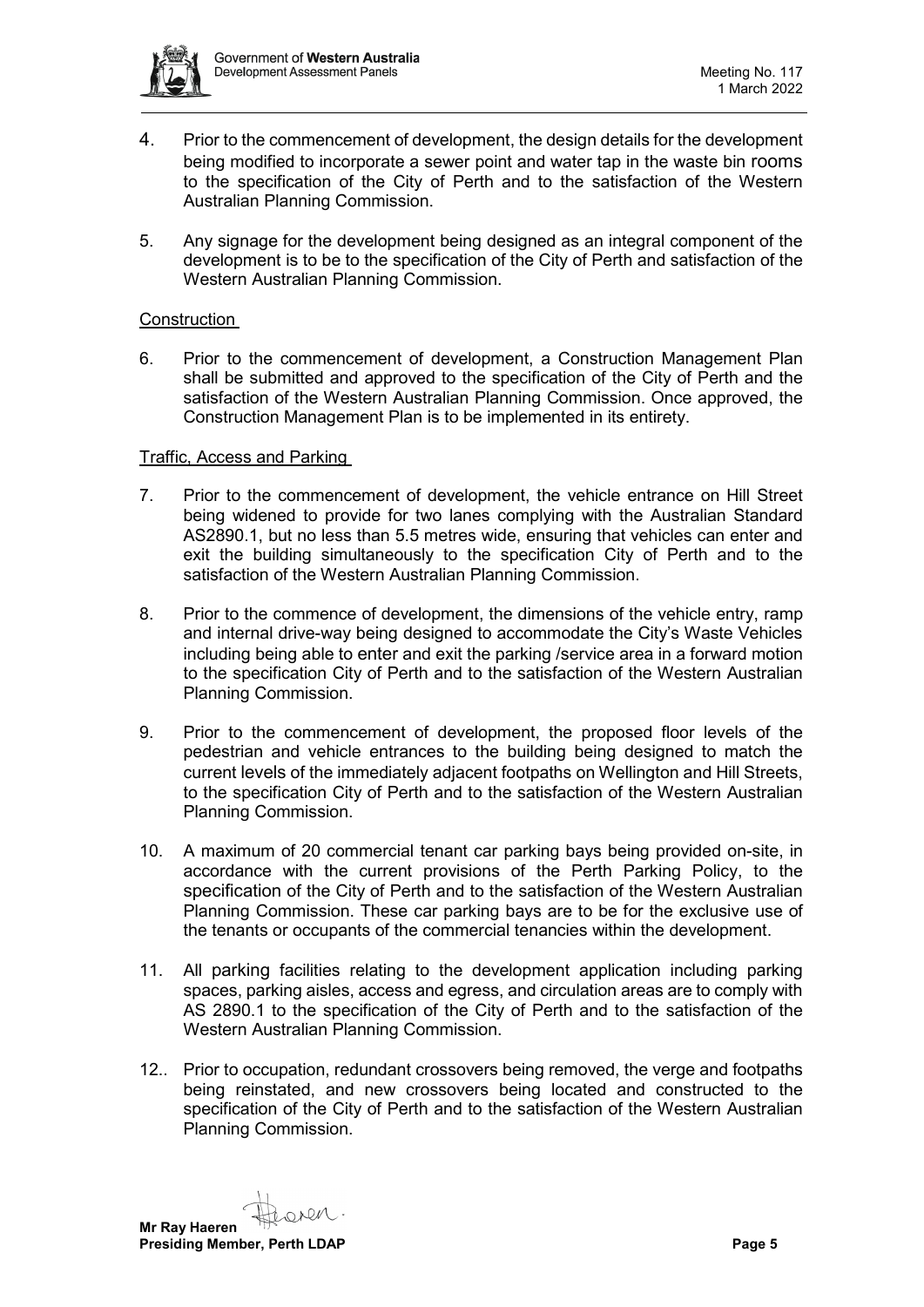

13. A Parking Management Plan is to be provided to the satisfaction of the Western Australian Planning Commission in consultation with the Department of Transport.

#### Landscaping

14. Prior to the commencement of development, a final landscaping, reticulation and management plan, being prepared and approved to the specification of the City of Perth and to the satisfaction of the Western Australian Planning Commission. Once approved, the landscaping is to be installed and thereafter maintained.

#### Servicing

15. Prior to the commencement of development, a final Waste Management Plan being submitted and approved to the specification of the City of Perth and to the satisfaction of the Western Australian Planning Commission. Once approved, the Waste Management Plan is to be implemented in its entirety.

#### Amenity

- 16. Prior to the commencement of development, final details to demonstrate that a comfortable internal environment for the future building occupants will be achieved should be submitted to the specification City of Perth and to the satisfaction of the Western Australian Planning Commission.
- 17. Prior to the occupation of development, details of the location and screening of mechanical plants and services being provided to the specification City of Perth and to the satisfaction of the Western Australian Planning Commission.
- 18. Prior to the occupation of development, the recommendations contained in the Acoustic Report prepared by Gabriels Hearne Farrell dated 20 October 2021 regarding the noise amelioration construction specifications and other noise management measures being implemented in full to the specification of the City of Perth and to the satisfaction of the Western Australian Planning Commission. Confirmation is to be provided by a qualified acoustic consultant confirming the development incorporates the recommendations and can achieve compliance with the relevant noise legislation.
- 19. Prior to the commencement of development, the recommendations contained in the Desktop Wind Comfort Report prepared by Cundall dated October 2021 being incorporated into the detailed design with details of the measures being introduced to mitigate any adverse wind impacts, being submitted to and approved to the specification of the City of Perth and to the satisfaction of the Western Australian Planning Commission.
- 20. Existing street trees located adjacent to the site being retained and protected from damage through demolition and development works, with the establishment of tree protection zones in accordance with AS 4970-2009 to the specification of the City of Perth and to the satisfaction of the Western Australian Planning Commission.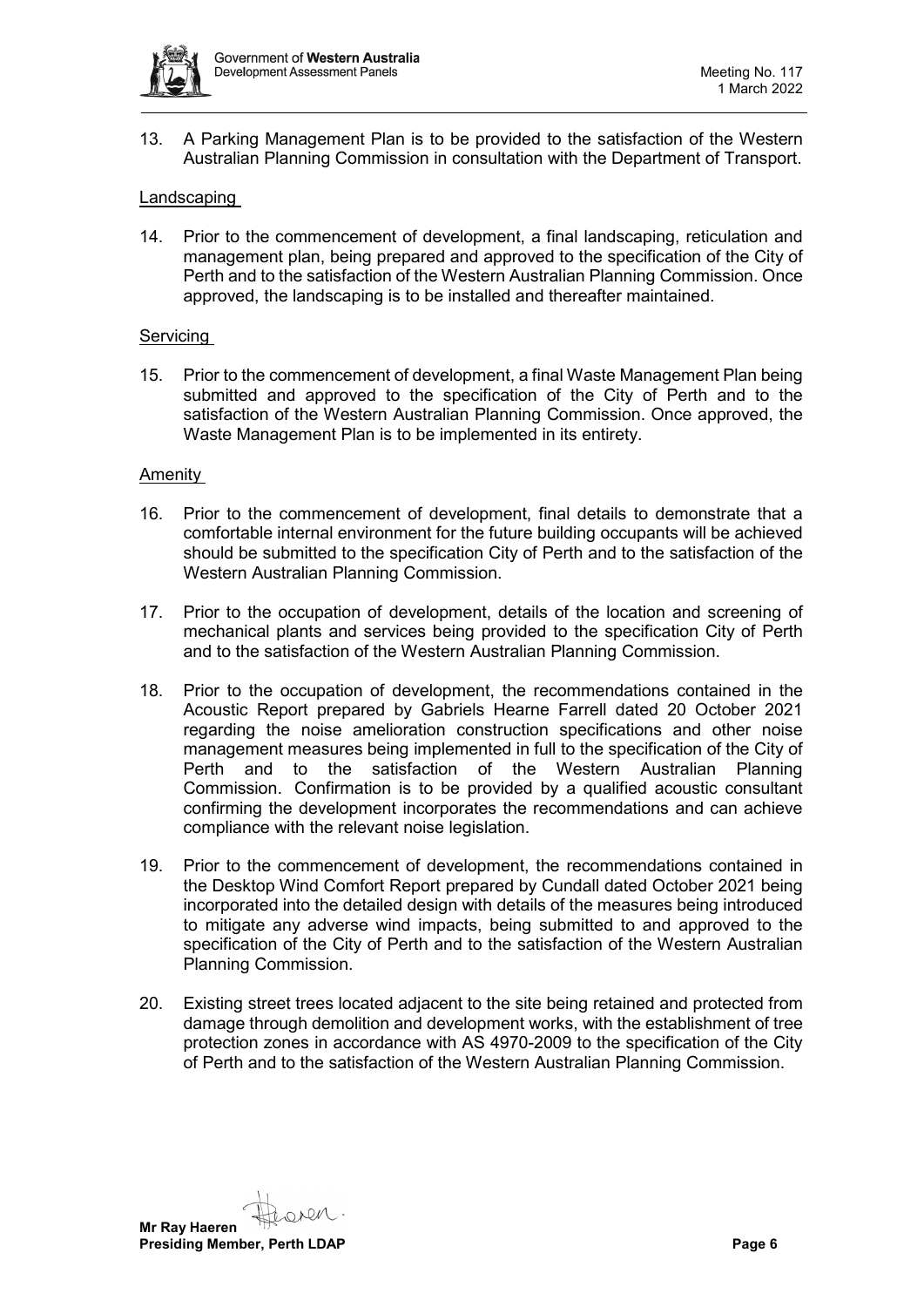

# **Advice Notes**

- 1. In regard to Condition 3, the awnings being a minimum of 600mm from the kerb and clearance of the awnings inclusive of under awning signs being a minimum of 2.75 metres above the existing footpath level
- 2. In regard to Condition 4, the bin room doors should be self-closing and lockable and the bin room walls being finished with a washable impervious coating with details being submitted to the City of Perth.
- 3. Acid sulfate soils (ASS) risk mapping indicates that the site is located within an area identified as representing a high to moderate risk of ASS occurring within 3 metres of the natural soil surface. Please refer to Department of Water and Environmental Regulation's (DWER) acid sulfate soil guidelines for information to assist with the management of ground and/or groundwater disturbing works: [https://www.der.wa.gov.au/your-environment/acid-sulfate-soils/69](https://www.der.wa.gov.au/your-environment/acid-sulfate-soils/69-acidsulfatesoils-guidelines) [acidsulfatesoils-guidelines.](https://www.der.wa.gov.au/your-environment/acid-sulfate-soils/69-acidsulfatesoils-guidelines)
- 4. In regard to Condition 16, the applicant is advised that any modelling undertaken to demonstrate compliance should consider the applicant's intent to not provide air condensers as part of the development, and that the doors and windows are to be closed as recommended by the approved Acoustic Report.
- 5. In regard to Condition 17, any proposed air-conditioning condensers or structures being located or screened so that they cannot be viewed from any location external to the building and to minimise any visual and noise impact.

## **The Report Recommendation was put and CARRIED (4/1).**

For: Mr Ray Haeren Mr Jarrod Ross Ms Diana Ross Cr Viktor Ko

Against: Cr Catherine Lezer

**REASON:** Upon considering the issues raised the panel took the view that the proposal was compliant with the requirements of the MRS and suitable in the site context and paid due regard to City of Perth and DRP feedback. The panel considered submission made regarding suitability and parking, however the merits of the proposal were demonstrated and there was confidence that the site could be operated and managed in its current form with the proposed conditions.

## <span id="page-6-0"></span>**9. Form 2 – Responsible Authority Reports – DAP Amendment or Cancellation of Approval**

Nil

## <span id="page-6-3"></span><span id="page-6-2"></span><span id="page-6-1"></span>**10. State Administrative Tribunal Applications and Supreme Court Appeals**

Nil